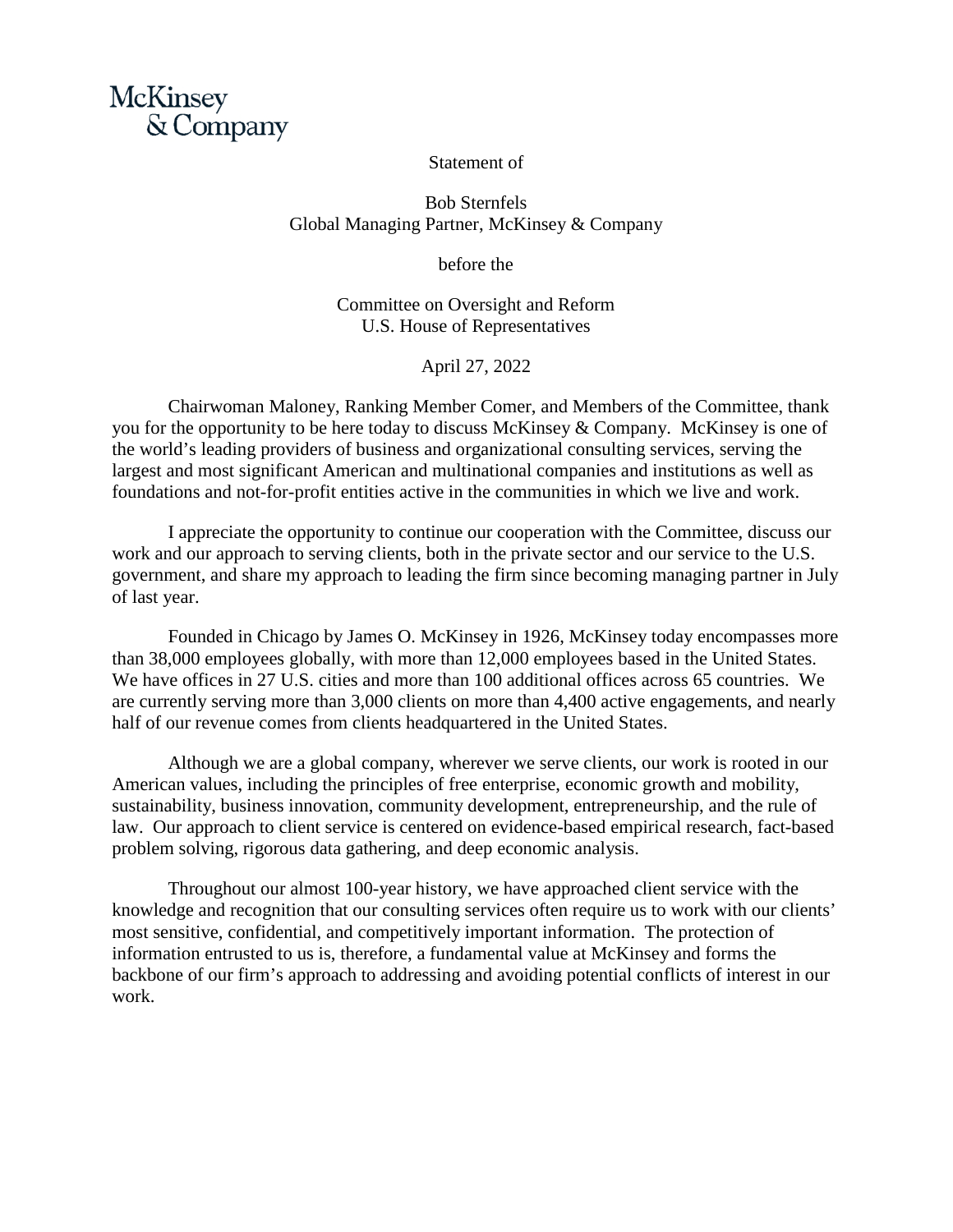#### **McKinsey's Policies on Client Confidences, Conflicts of Interest, and Client Service**

Our firm has developed – and we continuously refine – a comprehensive set of policies and procedures designed to maintain client confidences, protect client data and information, and avoid conflicts of interest. We are also open and forthright that our client service extends to companies and institutions that may be competitors.

Our internal policies include some of the following key components: our Code of Professional Conduct, which limits the sharing of client confidential information to colleagues with a legitimate need to know and who are authorized to access the information, and requires employees to adhere to the firm's cybersecurity standards to protect clients' data from unauthorized external access; our Proprietary and Confidential Information Agreement, that obligates all McKinsey employees to maintain client confidences and protect clients' sensitive data and information; our Use of Name Policy, which provides that the names of McKinsey clients, the topics on which McKinsey consults, and the advice McKinsey provides will not be disclosed by McKinsey unless those confidentiality commitments are superseded by a legal obligation or mutual agreement between McKinsey and our clients; and our Client Conflict and Confidentiality Policy, which requires firm members to disclose any potential conflicts of interest, including any situation in which an individual might have, or be perceived to have, divided loyalties, such as family business activities, personal investments, personal relationships, or outside activities. These policies are core to who we are as a firm. We insist all colleagues understand these policies and attest to uphold them annually. Failure of any colleague to abide by them can result in several sanctions up to and including termination.

In providing services to clients, including building each client service project team, we deploy staffing procedures designed to avoid potential conflicts of interest. Under these procedures, members of the firm who have acquired confidential information about a client may not serve another client if that confidential information could materially disadvantage the first client. That determination is fact specific. To apply this restriction, we consider the industry, the nature of the engagement, the anticipated role of the individual, and information gathered over the course of our work. The restriction will last as long as the information has significant competitive value. These policies apply regardless of seniority. Once we assess proposed staffing of an engagement for potential conflicts, McKinsey often provides clients with information about the prior experiences of the partners that will make up the team for that particular engagement.

# **McKinsey's Policies for U.S. Government Service**

For more than 70 years, McKinsey has proudly served the U.S. government as a client. When we serve the government, we do so through a separate legal entity with separate operational structures and separate information technology where required. Moreover, additional policies apply to our U.S. government service, including our Organizational Conflicts of Interest Policy, which follows the requirements of the Federal Acquisition Regulation. Under our Organizational Conflicts of Interest Policy, McKinsey assesses potential conflicts by determining "whether the business interest in question would cause a reasonable person with knowledge of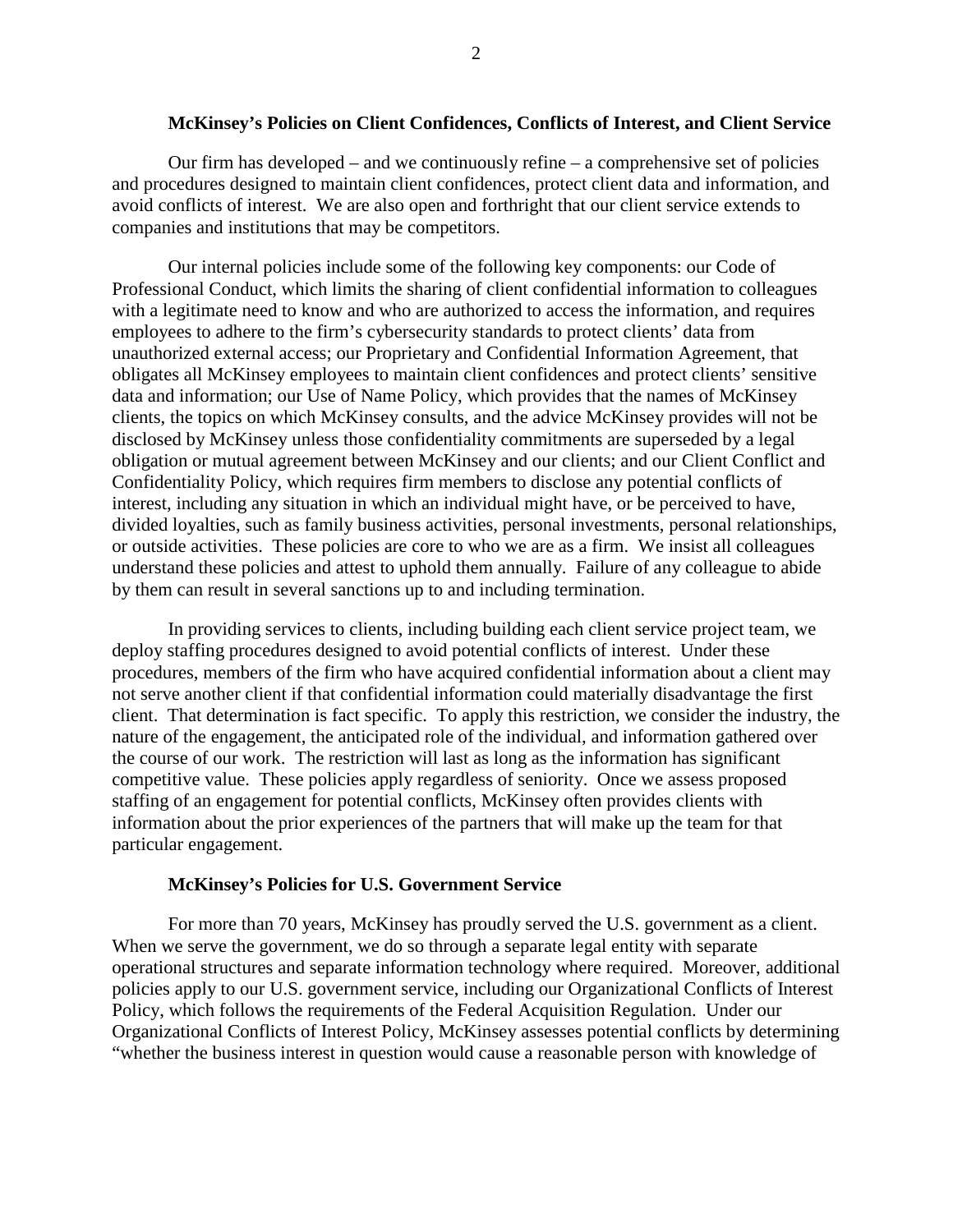the relevant facts to question the impartiality" of McKinsey's work. The assessment of potential organizational conflicts of interest involves a multi-step process with analysis and advice of legal counsel that results in appropriate disclosures to the government, as required by regulations and any specific contractual obligations.

#### **McKinsey's Continuous Improvement of Policies and Practices**

As our firm grows and the environment in which we and our clients operate increases in complexity, we fully recognize that we must continue to evolve and strengthen our approach to governance and client service. Those continuous improvement efforts include substantially strengthening our policies related to client and engagement selection, implemented in 2019, and launching a more rigorous framework and set of criteria to determine which clients we serve and on what topics. That new Client Service Policy requires us to evaluate affirmatively whether to perform services for a client under a framework we call CITIO, which entails an assessment of the Country, Institution, Topic, Individual, and Operational considerations of each engagement. The CITIO framework applies globally, across all client work, without exception. In our estimation, it is by far the most comprehensive and complete client service framework in our industry, and it exceeds the practices of our peer firms. The CITIO framework ensures that we take a consistent and complete approach to evaluating the clients we serve and on which topics, and the effects of our work. We routinely limit or decline potential work based on our CITIO evaluation of potential clients and engagements.

The implementation of the Client Service Policy established clear rules for work we will not perform. For example, we do not serve tobacco companies, opioid manufacturers, dual use technology companies in certain countries, and pharmaceutical companies on projects seeking to deviate from industry pricing norms or circumvent regulatory structures or legal conventions. In the government sector, we do not serve defense, intelligence, justice, or police institutions in non-democratic countries, assessed using objective third-party criteria (the Economist Intelligence Unit Democracy Index score of 6 or below), with limited exceptions for international aid and humanitarian work which must be approved by the firm's risk leadership. We also do not serve political parties, political advocacy groups, legislatures, or individual legislators' offices, nor do we take part in political advocacy or lobbying on behalf of our clients.

Over the past several years, we have substantially increased our internal personnel resources in areas of risk, legal, and compliance, tripling the size of these functions since 2015. In the last four years, our investments in professional staff, compliance, training, technology, and related activities have topped \$600 million, including hiring two new global leaders, a General Counsel and a Chief Compliance Officer, both of whom bring decades of public company experience across different industries. We have also increased the influence and authority of our internal governance committees. For example, client service matters that require consideration beyond our standard processes are escalated to the Client Service Risk Committee, a global committee of senior firm leaders and risk professionals that provides advice and decisions on the most complex risks we face in our client service. These leaders provide internally transparent and independent supervision of the firm's decisions related to client service. Each year, the Committee and the risk function collectively review thousands of potential client engagements to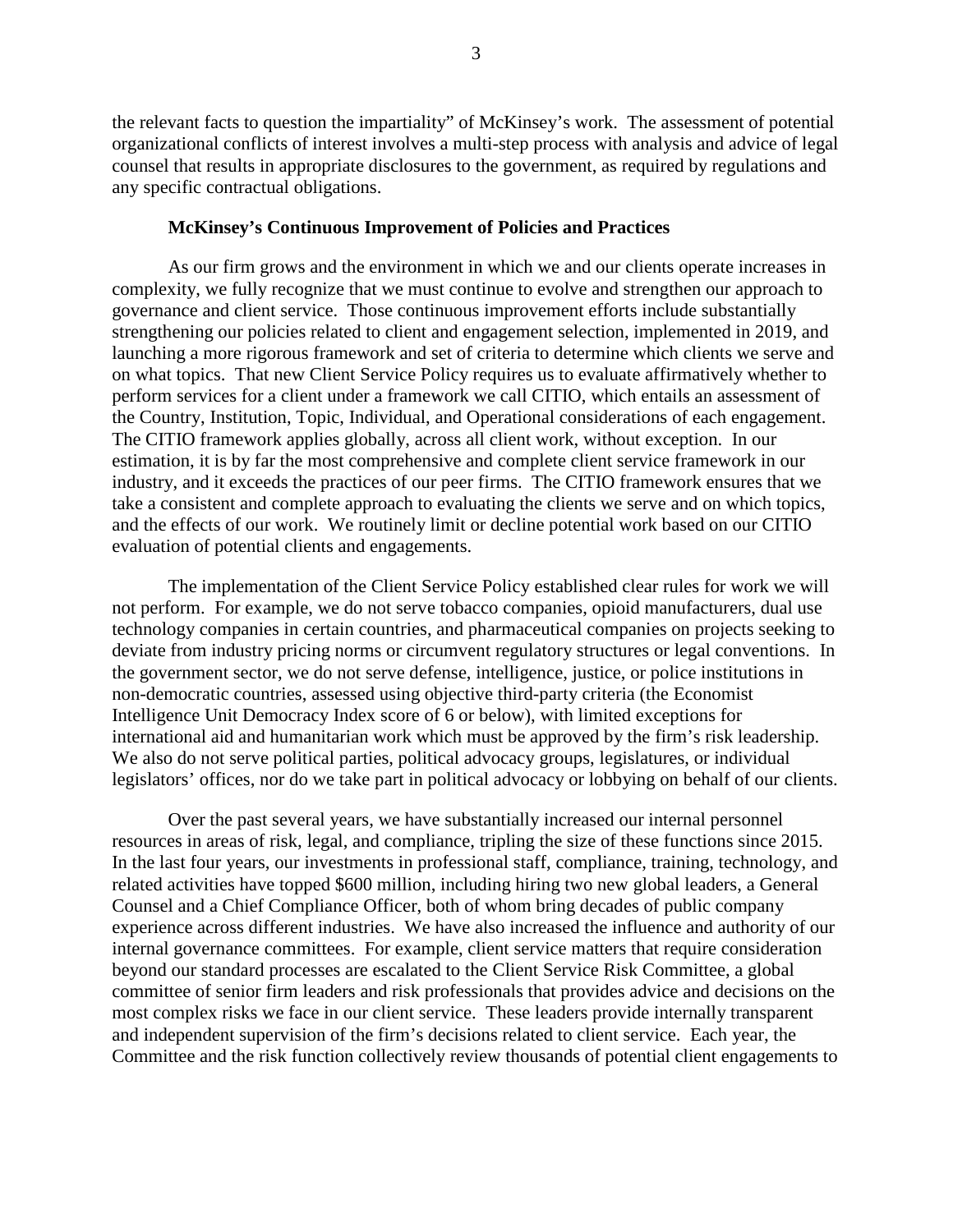ensure that those projects adhere to our policies and include appropriate guardrails when needed to address identified risks. Where it is not possible, the Committee directs that the firm decline the potential engagement. We have also established an advisory group of leaders to offer an external perspective on our approach and to serve as a sounding board for our efforts at ongoing and continuous improvement. We have simultaneously increased accountability across each of our practice areas by designating select senior partners as responsible for enhancing the risk management within their practice group.

As I have said from my first day as Global Managing Partner, we will never rest in improving our firm and that process will always be ongoing. In addition to the policies and practices noted above, our Risk, Audit, and Governance Committee of our board of directors, known internally as our Shareholders Council, continues to focus on our conflicts of interest policies and procedures to determine how we can further improve our standards and processes.

## **The Committee's Staff Report on McKinsey's Work for Purdue and the FDA**

I would like to turn to the Committee's recent staff report about McKinsey's work for Purdue Pharma and the FDA. McKinsey's work for Purdue was focused on legitimate prescribers and an abuse deterrent formulation. Nevertheless, we have recognized and publicly expressed that we did not adequately acknowledge the unfolding epidemic, and that our work fell short of our standards. As a result, in 2019, we decided to end all work on opioid-specific business globally, and we have committed to being part of the solution to this serious challenge. As part of that commitment, in early 2021, we proactively engaged with state attorneys general across the country to reach a settlement that provides more than \$600 million to prevention, treatment, and recovery efforts across the country. Rather than litigating with the states, we worked with the attorneys general to provide critical support to hard-hit communities nationwide. At that time, the attorneys general publicly praised McKinsey's "good faith and responsible corporate citizenship in reaching this resolution."<sup>1</sup> We also agreed to release publicly hundreds of thousands of pages of materials in the interest of transparency and learning from the past. We simultaneously made commitments regarding increased transparency in state and local government engagements, and we are implementing changes to increase the duration of our document retention.

In discussing our work for the FDA, the Committee's recent staff report drew inaccurate conclusions. Most importantly, McKinsey *did not* serve both the FDA and Purdue on opioid related matters. As both McKinsey and the FDA have made clear, our work for the FDA focused on administrative and operational topics, including improvements to organizational structures, business processes, and technology. McKinsey did not advise the FDA on regulatory policy or on specific pharmaceutical products or classes of products, including opioids. In a response to a congressional inquiry on the topic, the FDA stated that the "FDA has not consulted McKinsey about processes or review issues associated with any specific drug product or specific

<sup>1</sup> *E.g.*, *Commonwealth of Massachusetts v. McKinsey & Company, Inc.*, Consent J. at 2 (Feb. 4, 2021).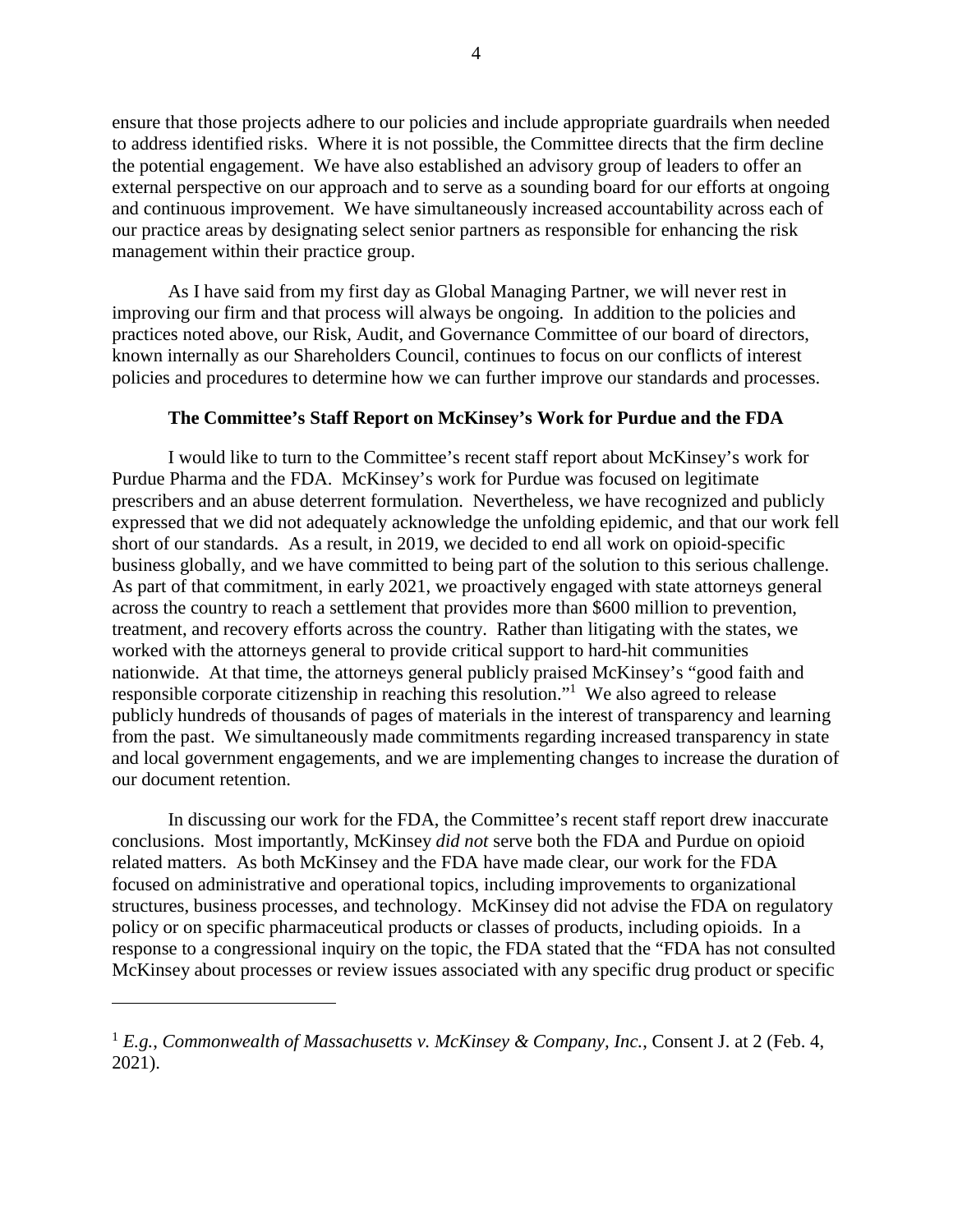product class, including opioids,"<sup>2</sup> and the "FDA has not consulted McKinsey about distribution or retail sales associated with any specific drug product or specific product class, including opioids."<sup>3</sup> Regarding its contracts with McKinsey, the FDA stated that "none of FDA's contracts were specifically related to opioids, opioid distribution, or retail sales of opioids."<sup>4</sup>

The staff report's conclusions are undermined by three significant flaws in its approach. First, it determined, without support, that there was a conflict based on the time period of the work, without examining the nature of the work to determine if the work was, in fact, in conflict. Second, it applied an incorrect conflicts standard by inaccurately suggesting that McKinsey's work on broad, systemic issues that had nothing to do with opioids created a conflict simply because the FDA also regulates opioids. This is inconsistent with the governing law and the established practices of professional firms that contract with the U.S. government. Third, it took speculative leaps to reach unwarranted findings, drawing inaccurate conclusions about individual consultants' roles. For example, the report suggested that appearing on an e-mail about an unrelated topic constituted working on an FDA matter, or speculating that FDA confidential information may have been divulged merely because McKinsey consultants spoke to each other or also served private sector clients.

Finally, the staff report mischaracterized McKinsey's cooperation with the Committee. The documents described in the report as "obtained" by the Committee were expeditiously provided voluntarily by McKinsey to the Committee. Nearly all of the cited documents were provided in November 2021, within two weeks of the Committee's initial request letter. In total, McKinsey produced more than 350,000 pages of materials voluntarily to the Committee and remained in constant contact with the staff to understand and respond to their priorities throughout the investigation.

The following sections provide additional information regarding issues raised in the Committee's investigation and the Committee's recent staff report.

# **McKinsey's Work for the FDA Cited in the Committee's Staff Report**

For nearly 15 years, the FDA has contracted with McKinsey to provide consulting services. We are proud of the work we have done for the U.S. government and firmly believe our efforts have helped make the FDA a stronger and more effective agency*.* Our engagements include both numerous prime contracts with the FDA and several subcontracts under various prime contractors serving FDA programs. We estimate that about 60% of our engagements for the FDA have been in the area of business process improvements. We estimate that an additional 20% of our engagements focused on reorganization issues. Finally, we estimate that about 20% of our engagements focused on technology enablement. None of McKinsey's work

 $2$  Letter from Andrew Tantillo, Acting Associate Commissioner for Legislative Affairs, Food and Drug Administration to Senator Maggie Hassan at 6 (Oct. 22, 2021).

<sup>3</sup> *Id.* at 7.

<sup>4</sup> *Id.*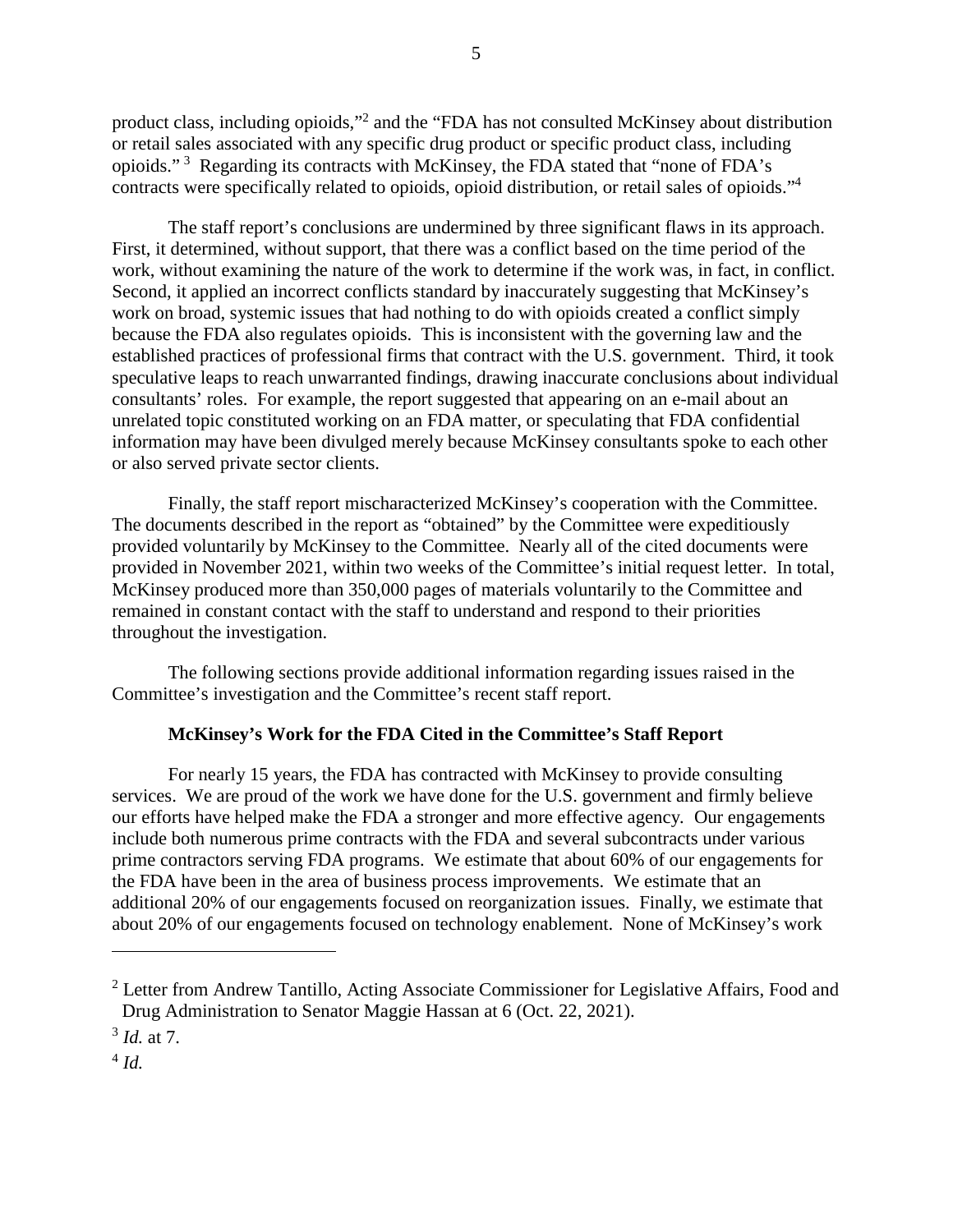for the FDA has involved specific regulatory policies or decisions, or specific regulatory outcomes.

Within the Center for Drug Evaluation and Research ("CDER"), for example, McKinsey's work has focused on modernization efforts aimed at improving CDER's organization and process design. Importantly, McKinsey's work for CDER focused on process improvements and did not involve advising on the content of any safety standards, or the safety of any products or class of products, whether opioids or other drugs. In particular, McKinsey's work for CDER's Sentinel initiative focused on creating a national electronic system for monitoring the safety of FDA-regulated medical products on the market. McKinsey's work focused on business process improvement and organizational support to assist the FDA in its application and implementation of the system, expanding the FDA's ability to conduct postmarket safety surveillance. McKinsey did not advise on the safety standards themselves. As part of our cooperation with the Committee on these matters, we provided details of our past engagements with the agency.

Importantly, in undertaking engagements with the FDA, McKinsey was transparent about our professionals' work for pharmaceutical companies, including on opioid matters. For example, in reviewing proposals and other materials submitted by McKinsey to the FDA, we found more than 40 instances in which McKinsey disclosed Jeff Smith's client service to pharmaceutical companies, including more than 20 instances that referenced work on opioid matters. Similarly, we found more than 30 instances in which McKinsey disclosed Navjot Singh's client service to pharmaceutical companies.

## **Inaccuracies in the Committee's Staff Report**

As noted above, the Committee's recent staff report contained significant inaccuracies. Although the inaccuracies are too numerous to catalog in this testimony, several are noteworthy both in relation to our work and specific colleagues:

 The staff report incorrectly stated that McKinsey "received information from FDA related to the agency's regulation of opioids" and then shared the information with "McKinsey colleagues working for private sector opioid clients." As evidence, the Committee reproduced a draft presentation slide prepared by McKinsey for Purdue and stated that it revealed the "blueprints of the organizational structure used to deploy Sentinel at the agency." Contrary to the report's allegations, the content of the slide was publicly published by the FDA more than eight months before the draft slide prepared for Purdue. The information was publicly available at the time that the draft presentation was prepared, and that information remains posted on the FDA's website today.<sup>5</sup> As far as we are aware, the draft slide also was never shared with Purdue.

<sup>&</sup>lt;sup>5</sup> The document is available at https://www.fda.gov/files/about%20fda/published/Sentinel-Program-Interim-Assessment.pdf.